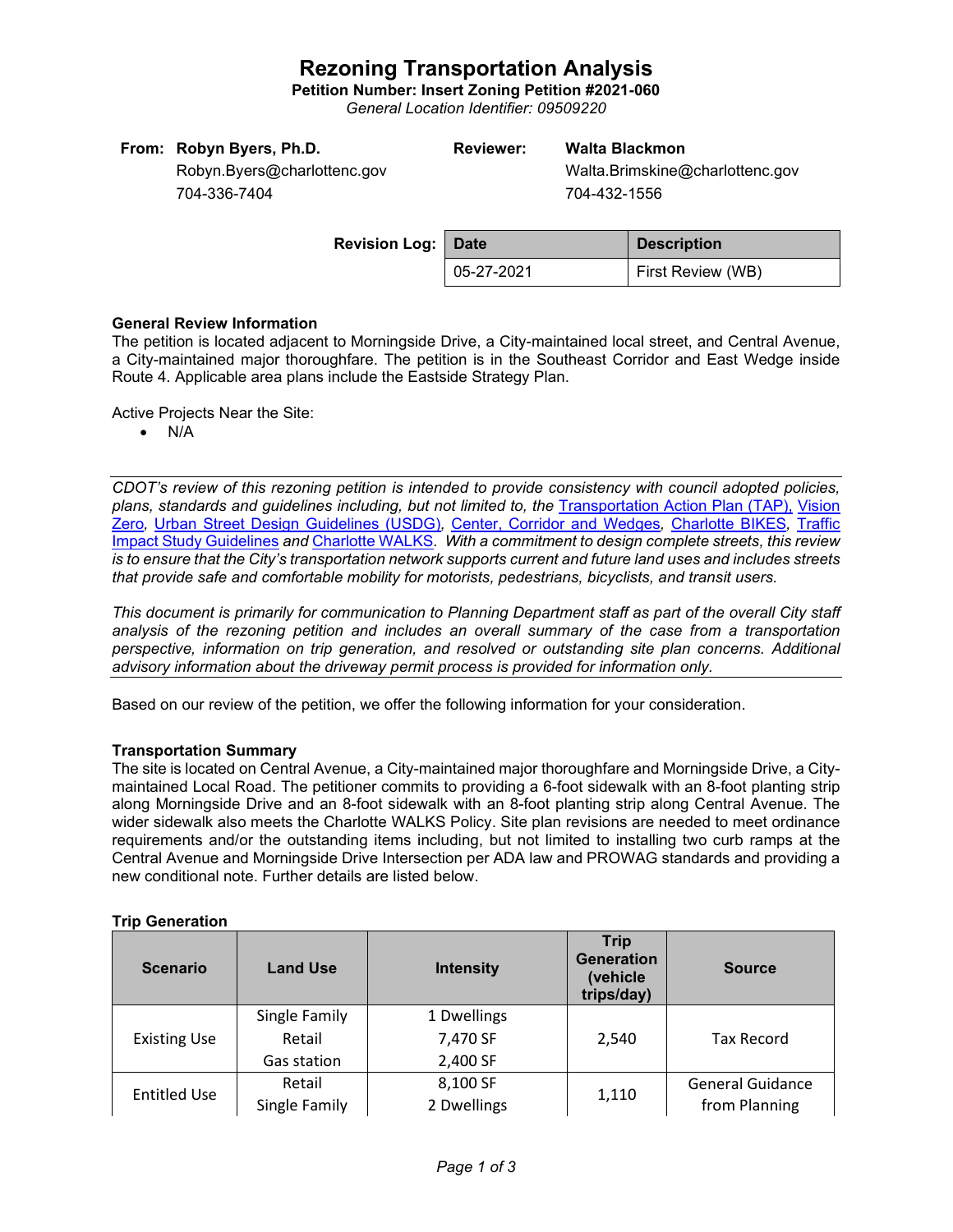# **Rezoning Transportation Analysis**

**Petition Number: Insert Zoning Petition #2021-060**

*General Location Identifier: 09509220*

| Proposed Use | MUDD-CD | Too many uses to |  | General Guidance |
|--------------|---------|------------------|--|------------------|
|              |         | determine        |  | from Planning    |

#### **Provide comments to the specified comments below.**

#### **Outstanding Issues Strikethrough = Resolved**

- 1. **Curbline:** The proposed zoning district has a setback measured from back of the existing or proposed future curbline.
	- a. **Central Avenue:** The future location of curb and gutter is in its existing location.
	- b. **Morningside Drive:** The future location of curb and gutter is in its existing location.

Label and dimension the curb and gutter from the centerline for each road on the site plan.

## 2. **Traffic Study:**

A Traffic Impact Study (TIS) is not necessary for the complete review of this petition due to the site generating less than 2,500 daily trips. If during the permitting process the site generates more than 2,500 daily trips, then a traffic study will be required.

3. Site plan and conditional note(s) revisions are needed to install two curb ramps at the Central Avenue and Morningside Drive Intersection per ADA law and PROWAG standards.



4. Add a site plan note(s) specifying dedication and fee simple conveyance of all rights-of-way to the City before the site's first building certificate of occupancy is issued is needed. CDOT requests rights-ofway set at 2' behind back of sidewalk where feasible.